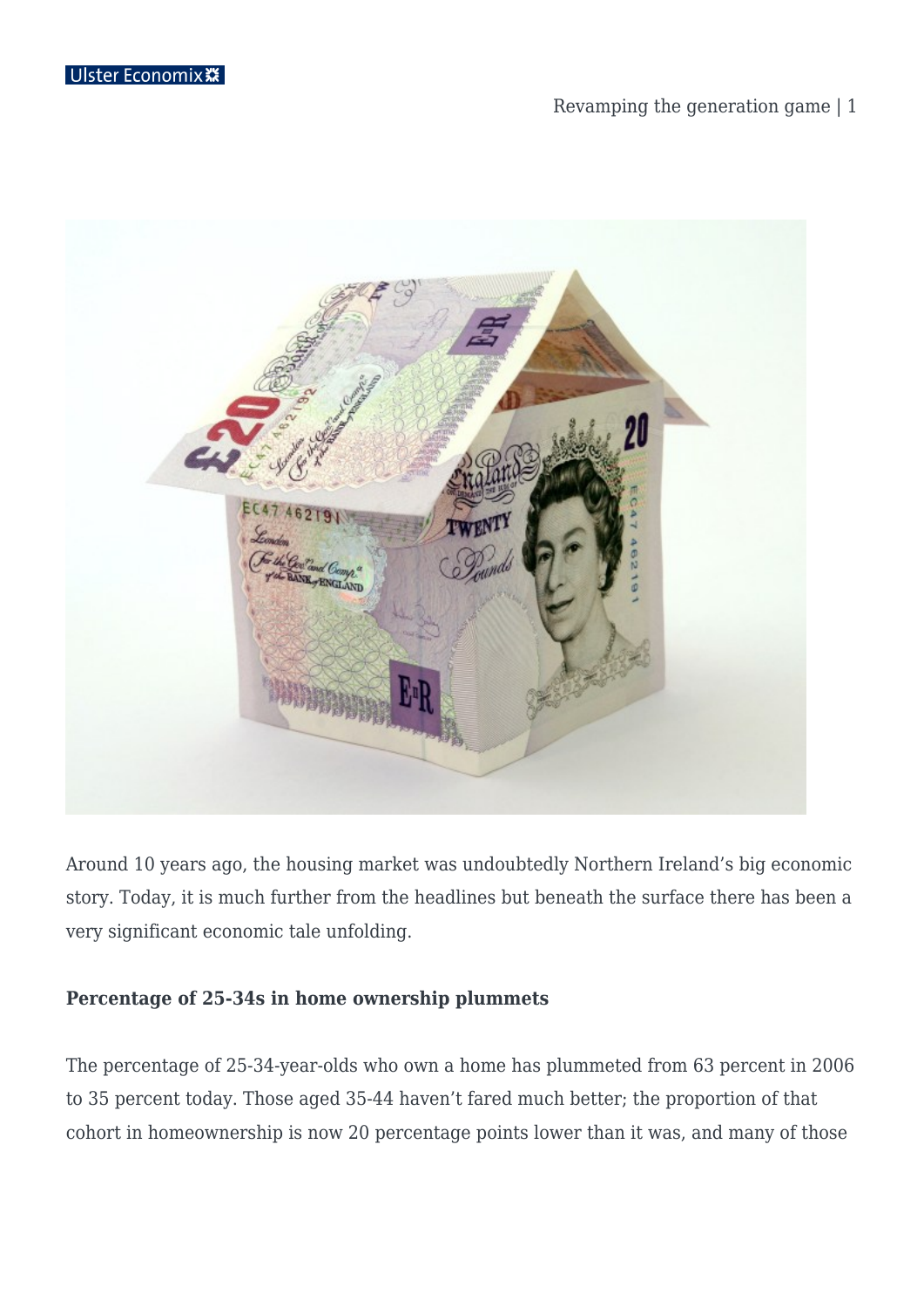that do own property are very possibly in negative equity.

With average house prices still well below their peak and interest rates at record lows, the fact that such a relatively small proportion of 25-44-year-olds are in the housing market tells a stark tale of the situation the younger generation finds itself in, relative to other groups.

# **Younger people have fared much worse than older counterparts**

To paraphrase David Cameron, it seems that we haven't all been in this together. Austerity, the cost of living crisis, and public policy over the past 10 years have had a vastly different impact on people depending on their age. The younger generation have fared much worse than their older counterparts, and the housing market is just one part of the story. This inter-generational disparity has been rising rapidly up the political agenda – if perhaps belatedly. Jeremy Corbyn's promise to deal with student debt and Theresa May's attempt to introduce a so-called dementia tax are evidence of this.

As the famous TV show, the Generation Game gets set to make a comeback on our TV screens, we are also likely to see a kind-of generation game unfolding in the political and economic sphere as policy-makers seek to address the inter-generational imbalance.

#### **Millenials to be worse off than parents**

Previously, it had been taken as a given that each generation would be better off than the last, but this rule seems to be coming unstuck with the Millennials (those born between 1981 and 2000), who look like they will be the first generation to be worse off than their parents.

Much as the BBC family favourite – which sees pairs of family members across generations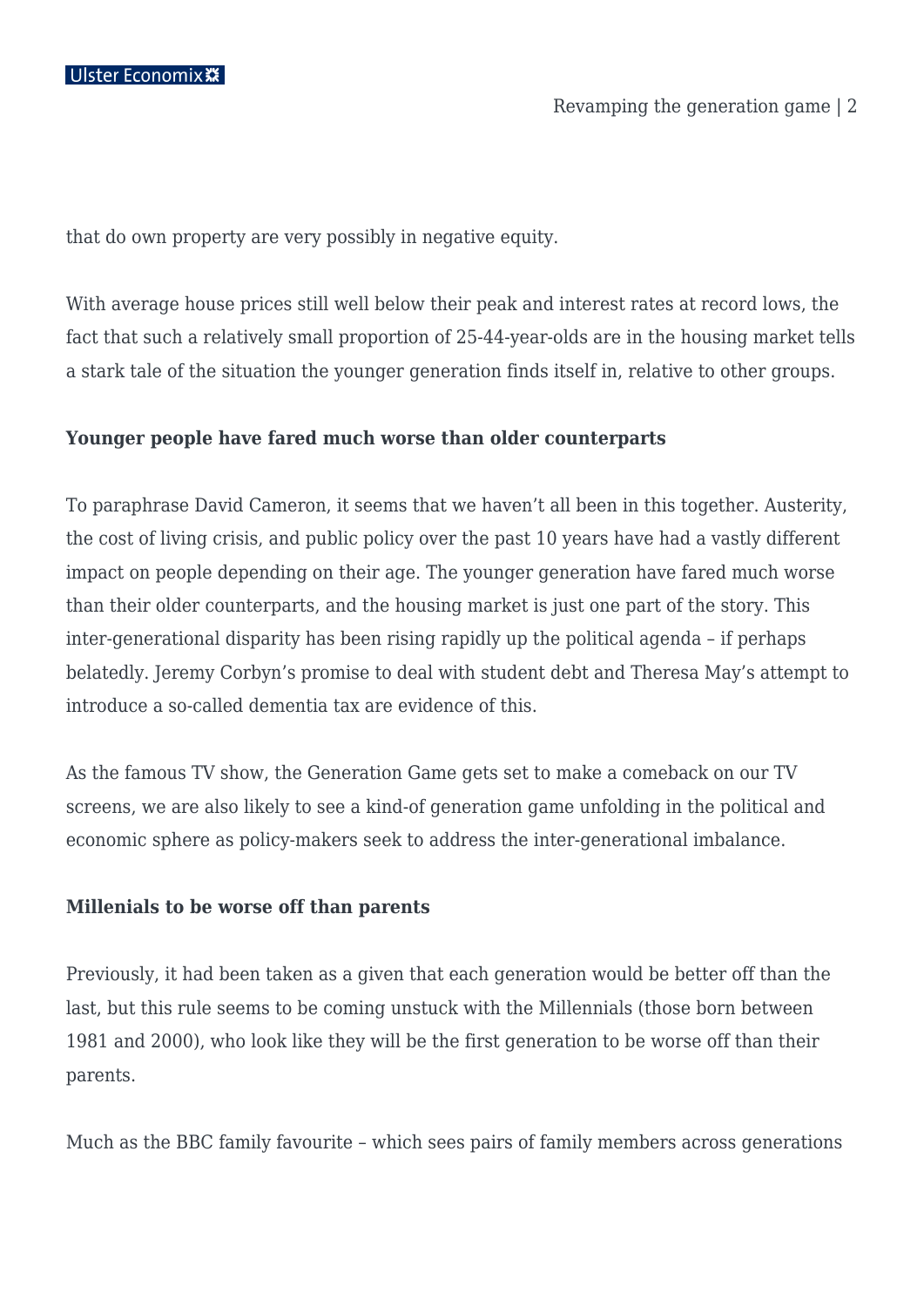take part in various task-based games – is going through a reformatting for the new series, the rules of the economic and political generation game need to be rewritten.

#### **Earnings over past 10 years lowest since 1862**

At an economy level, the last decade has been the worst for UK productivity growth, which drives economic prosperity, in a century. It gets worse; earnings growth over the past 10 years is the lowest since 1862. This is when the Ulster Hall opened and when Harland & Wolff was established.

Whilst these headline economic statistics are startling, they conceal contrasting fortunes within the different age-groups – most notably between pensioners and non-pensioners and within the latter between those below and above 44 years-of-age. A recent report by the [Resolution Foundation – the Living Standards Audit 2017](http://www.resolutionfoundation.org/publications/the-living-standards-audit-2017/) – shines a spotlight on the extent of these issues.

#### **Lost decade of income growth for working-age**

They analysed household disposable income trends, after taking housing costs (e.g. mortgage payments or rent) into account, over time by age-group. This reveals a number of startling facts. For instance, before the recession, the typical disposable household income (after housing costs) for those aged 65-plus was below that of the 25-34 and 35-44 agegroups, but today it is above both.

People of working-age and their children endured a lost decade of income growth between 2002/3 and 2012/13, whilst pensioner incomes rose almost a quarter in the same period. There has been some rebalancing in the four years since, but not a whole lot.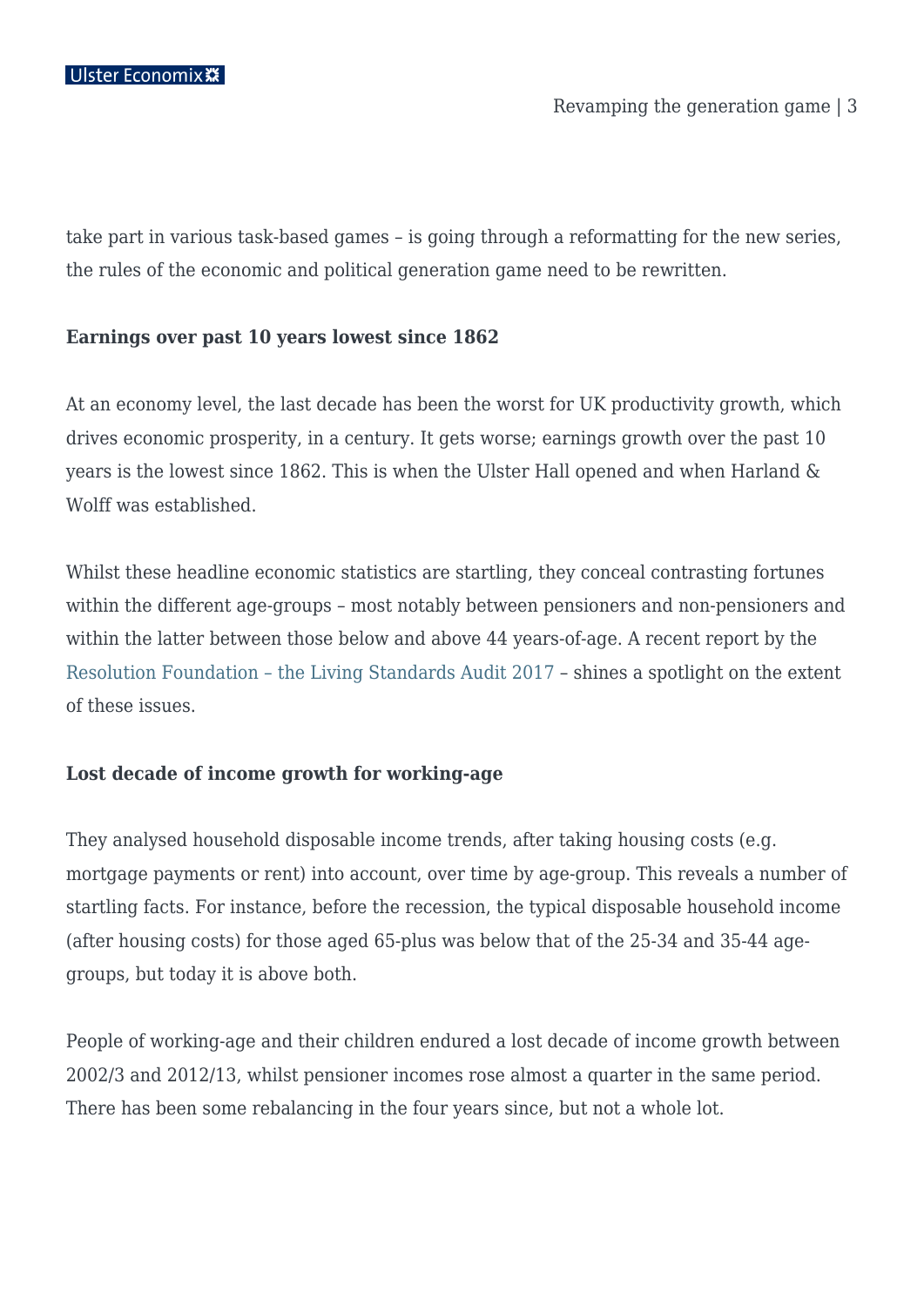Revamping the generation game | 4

# **25-34 disposable incomes no higher than 2002/3**

The Resolution Foundation also estimates that for 2016/17, typical disposable incomes after housing costs for those in the 25-34 age group and for single non-pensioners are no higher than they were in 2002/03. All other incomes for other age groups are either above or very close to their pre-recession peaks.

Despite all of the technological advances there have been, today the average 27-year-old earns the same amount as the equivalent did 25-years ago. This goes very much against the grain of economic history.

# **Fiscal austerity focused on non-pensioners**

Why the marked difference? For one, fiscal austerity has been focused on non-pensioners – some might say the fact pensioners vote in greater numbers than other groups has served them well. A range of working-age benefits have been cut, capped or means-tested. Meanwhile, younger generations saw the biggest falls in earned income after the credit crunch, and the weakest recovery in wages in more recent years.

# **Rising costs hit younger people**

This squeeze in incomes has been compounded by rising costs – not just things like food and fuel, but also housing costs, with rising house prices and rising rents. More younger people rent, so aren't benefiting from historical low interest rates. And those aged above 45 are more likely to have a mortgage and to have benefited from the interest rate cuts. They are also more to likely to have paid their mortgage off, therefore eliminating one of their largest outgoings – this is a scenario those renting indefinitely can never look forward to. And then there are things like student debt, rising childcare costs, and the increasing cost of pension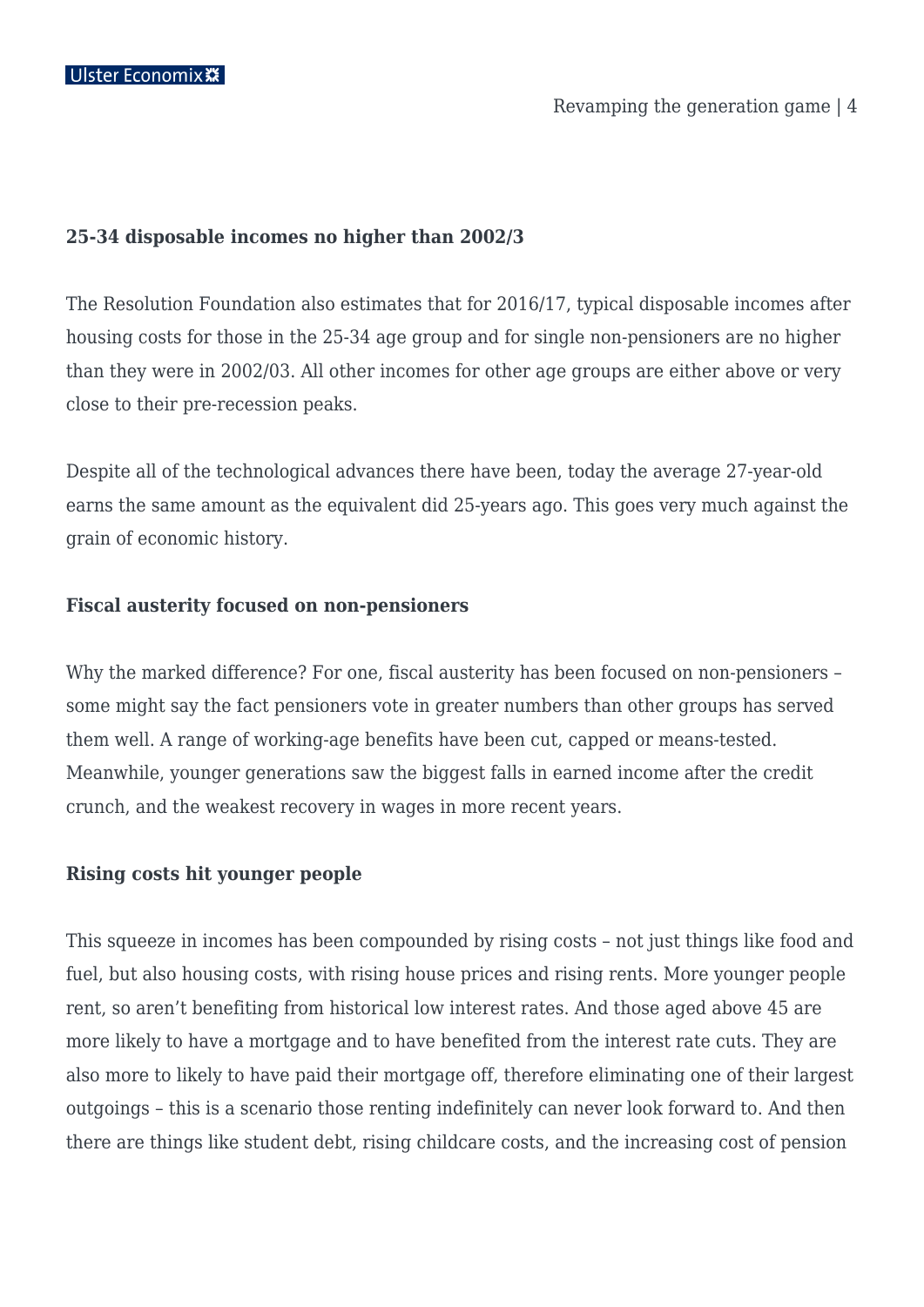provision.

# **Revamping of generation game in train**

This status quo is clearly unsustainable. To use an analogy from the BBC's Generation Game, the conveyor belt of public policy over the past 10 years has produced more goodies for older generations than for younger people, with things like the winter fuel allowance, triple lock pensions, and giveaways for over 60s such as free public transport. Significantly, none of these are means-tested. The reformatting of the public policy generation game will see this change.

Indeed, we have already seen the beginnings of this, with hikes in stamp duty for buy-to-let and second homes (a policy that raises revenue from older people and is intended to cool house prices for the benefit of younger people), and the introduction of the life-time ISA for under-40s. There have also been measures to reduce benefits for older generations in terms of tax-free allowances (including pensions and share dividends).

This is just the tip of the ice-berg, and the attempts to introduce the so-called dementia tax, will have been a wake-up call for the asset-rich. Startlingly, in the UK today those aged 65-74 hold more wealth than the entire population aged under-45 (a group almost twice the size). There may be a few cuddly toys to sweeten the bitter pill. But the reality is that the government is coming after this wealth.

#### **This article appeared today in the** [Irish News](http://www.irishnews.com/) **newspaper**